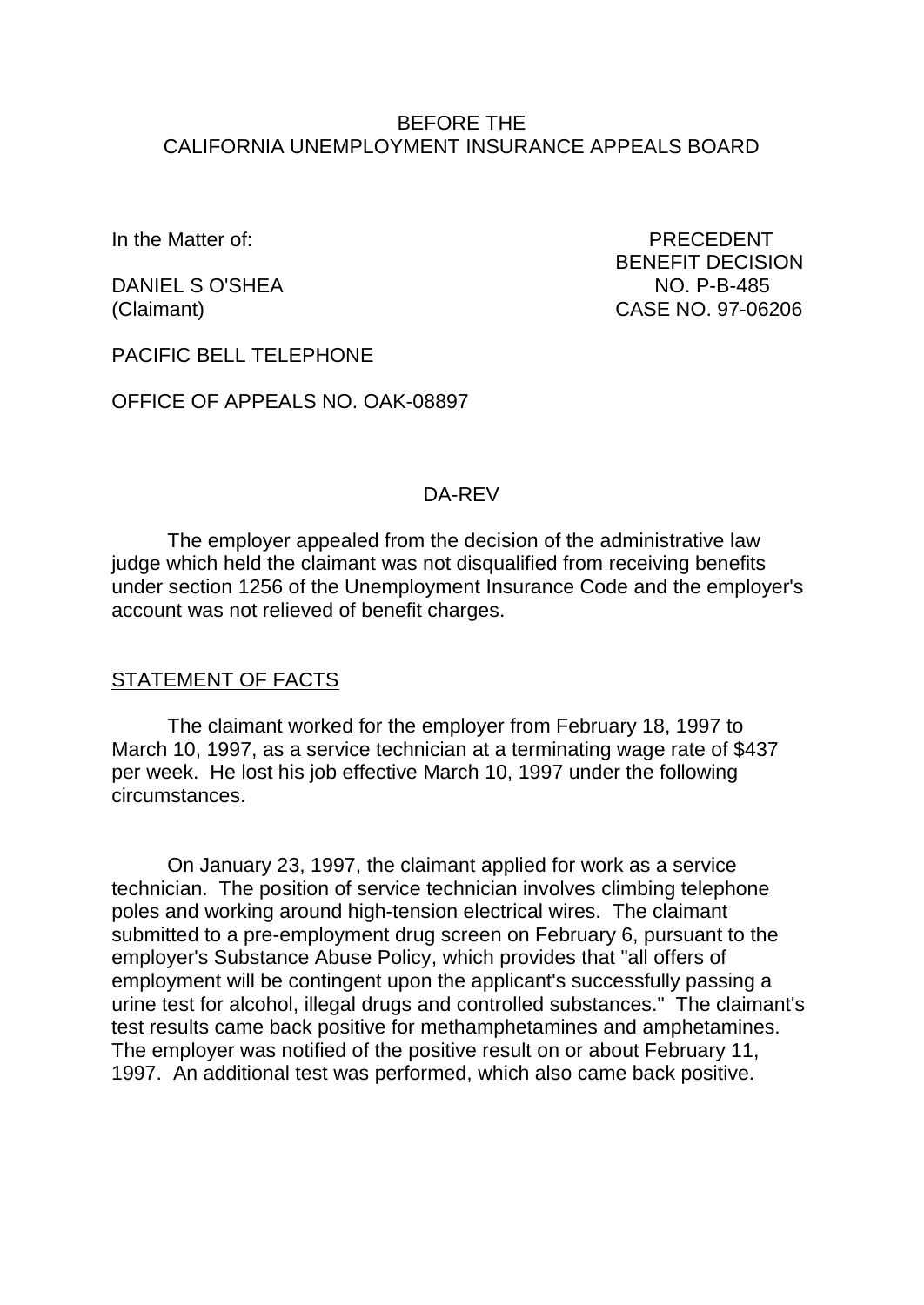The claimant represented to the employer that the positive result was due to a prescription drug he had been taking and that he would have his physician forward the information regarding the prescription drug to the company. Based on the claimant's representation, the employer offered the claimant employment, conditioned upon an adequate explanation of both the initial drug test and the confirming drug test by the physician prescribing the drug.

The claimant faxed to the employer a photocopy of the front and back of a generic over-the-counter asthma medication package. The claimant admitted to mistakenly referring to this product as a prescription drug but thought that the claim was reasonable inasmuch as the doctor had recommended it for a migraine headache for which the claimant was being treated approximately two days before the drug test.

The claimant also produced a hospital diagnosis dated February 5, 1997, which indicated only that the claimant had been diagnosed with "classic migraine" with no reference to any medication that might produce a positive test result. The asthma medicine would not have caused a false positive on a drug screen.

The claimant was terminated when it became apparent that he had no plausible alternative explanation for his positive test results.

# REASONS FOR DECISION

The question we address in this case is whether the claimant was discharged for misconduct under section 1256 of the California Unemployment Insurance Code (UI Code). Section 1256 of the UI Code provides that an individual is disqualified from benefits if he or she has been discharged for misconduct connected with his or her most recent work. Sections 1030 and 1032 of the UI Code provide that the employer's reserve account shall be relieved of benefit charges if the claimant was discharged for misconduct. In Precedent Decision P-B-3, the California Unemployment Insurance Appeals board defined "misconduct connected with work" as a substantial breach by the claimant of an important duty or obligation owed by the employer, willful or wanton in character, and tending to injure the employer.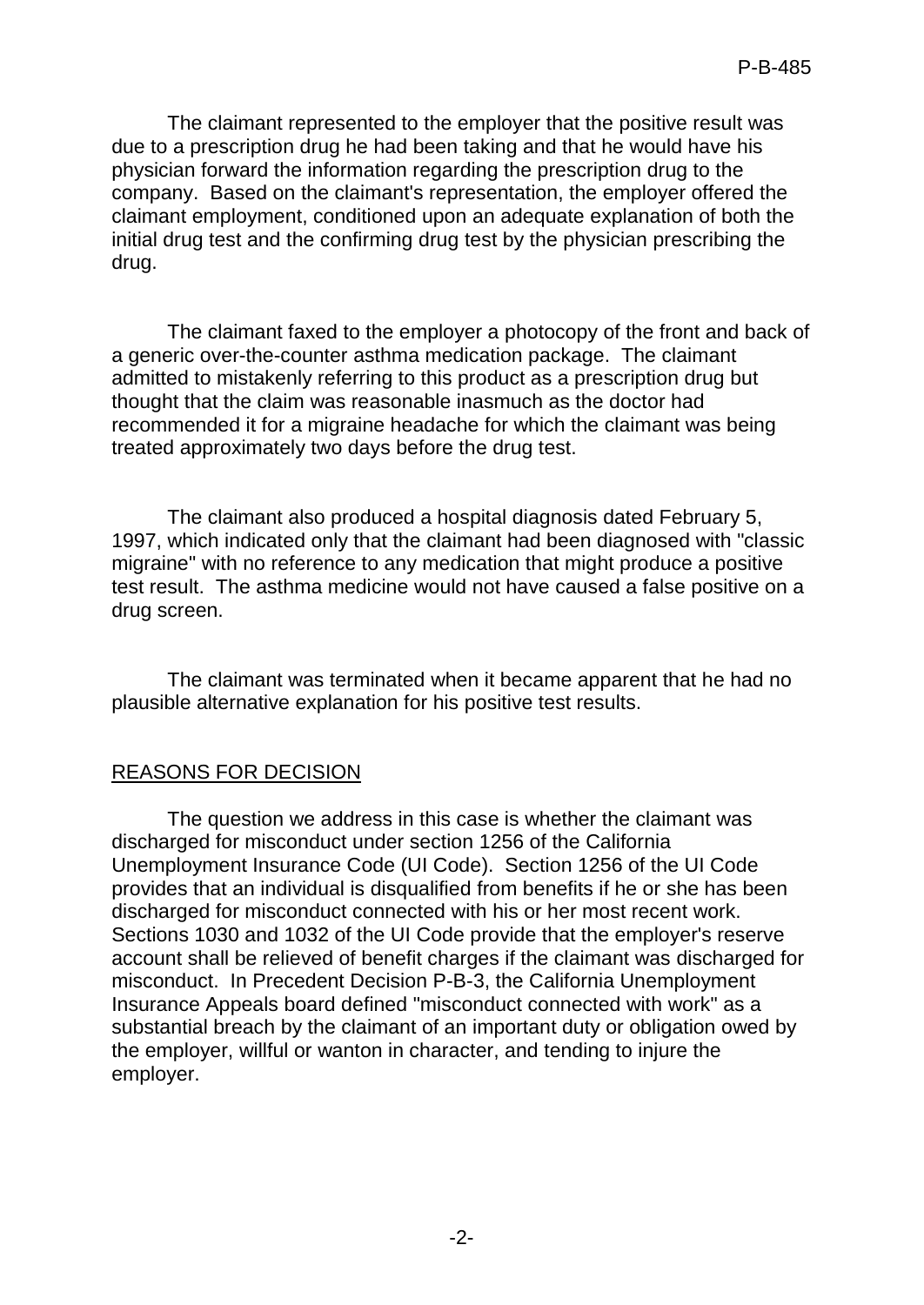The burden of showing a disqualification for misconduct under section 1256 is on the employer or the Employment Development Department (EDD or the Department). A claimant is not required to show that he or she is not disqualified under that section. Prescod v. California Unemployment Insurance Appeals Board, (1976) 57 Cal.App.3d 29.

When the claimant gave a false explanation for the positive drug test results, the employer discharged the claimant for the positive results as well as for the claimant's misrepresentations concerning the result. Because we find that the claimant is disqualified under section 1256 of the UI Code by virtue of his misrepresentations regarding the positive drug test result, we express no view on whether the positive result could, in and of itself, provide the basis for a finding of misconduct.

Precedent Decision P-B-77 clearly establishes that knowingly providing a false answer on a job application constitutes misconduct. There, an employee of Wells Fargo Bank marked "No" in the space on his initial job application that asked whether he had ever been arrested. After the arrests were discovered the employee was discharged. The Appeals Board stated that "the claimant owed a duty to the employer to disclose his prior arrests. There was a substantial breach of that duty."

The Appeals Board's decision in P-B-77 was clarified in light of changes in the Labor Code by issuing Precedent Decision P-B-241. After P-B-77 was adopted, California Labor Code section 432.7 was passed into law. Section 432.7 prohibited an employer from requiring on an initial employment application any record of arrests or including any questions regarding arrest records. Thus, under facts very similar to those present in P-B-77, the Appeals Board found no misconduct in the applicant failing to disclose arrest records only because such inquiries were made illegal under Labor Code section 432.7. Thus, while providing false information on an application generally constitutes a breach of an applicant's duty to deal honestly with the employer, the information sought by the employer must be within the scope of legal and proper pre-employment screening.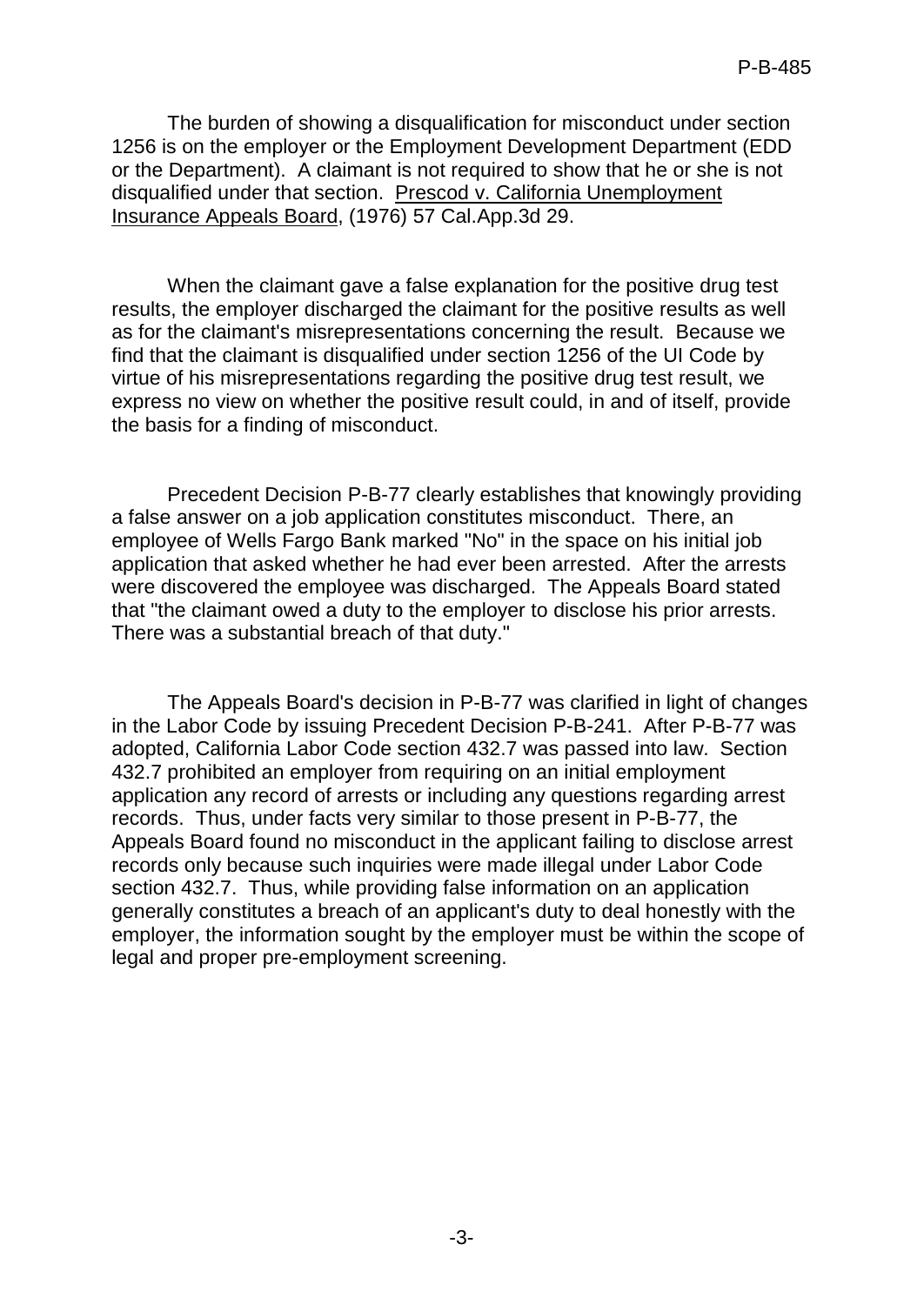In this case, there has been no allegation that the employer's pre-employment drug screening was improper or in violation of federal or state statutory or constitutional principles. Thus, we proceed with our analysis under the premise that the drug test was legally administered.

In Precedent Decision P-B-78 the claimant quit his position as a checker and bag boy in a food store after working only a few days because of pain caused by a back condition which had existed for several years. In his employment application he had denied any physical handicaps and any back or foot trouble. He would not have been hired if his responses had been truthful. The Appeals Board held that the claimant's deception was a fraud in the inception, voiding the employment contract and negating what would otherwise have been good cause for leaving employment.

In each of the Appeals Board's previous precedent decisions in this area, the applicant provided false information on the application form itself or failed to provide information that was specifically requested on the application. We face a slightly different situation in this case, where the claimant appears to have been completely truthful when answering the questions that were specifically asked on the written application, but then proceeded to represent that he had a prescription for a drug that was properly prescribed by a physician and that this prescription would cause a positive result on a drug screen. Inasmuch as the claimant was afforded ample opportunity to verify this representation and failed to do so, we conclude that the claimant's oral statements were willful misrepresentations made in an attempt to keep his job.

The purpose of the job application process is to give the employer an opportunity to determine the applicant's fitness and ability to do the work. We consider oral representations regarding issues raised by the employer to fall squarely within the scope of the application process. Therefore our previous decisions in P-B-77, P-B-78, and P-B-241 shall apply with equal force to oral representations made by the job applicant. Where those oral statements constitute willful misrepresentation, misconduct is established.